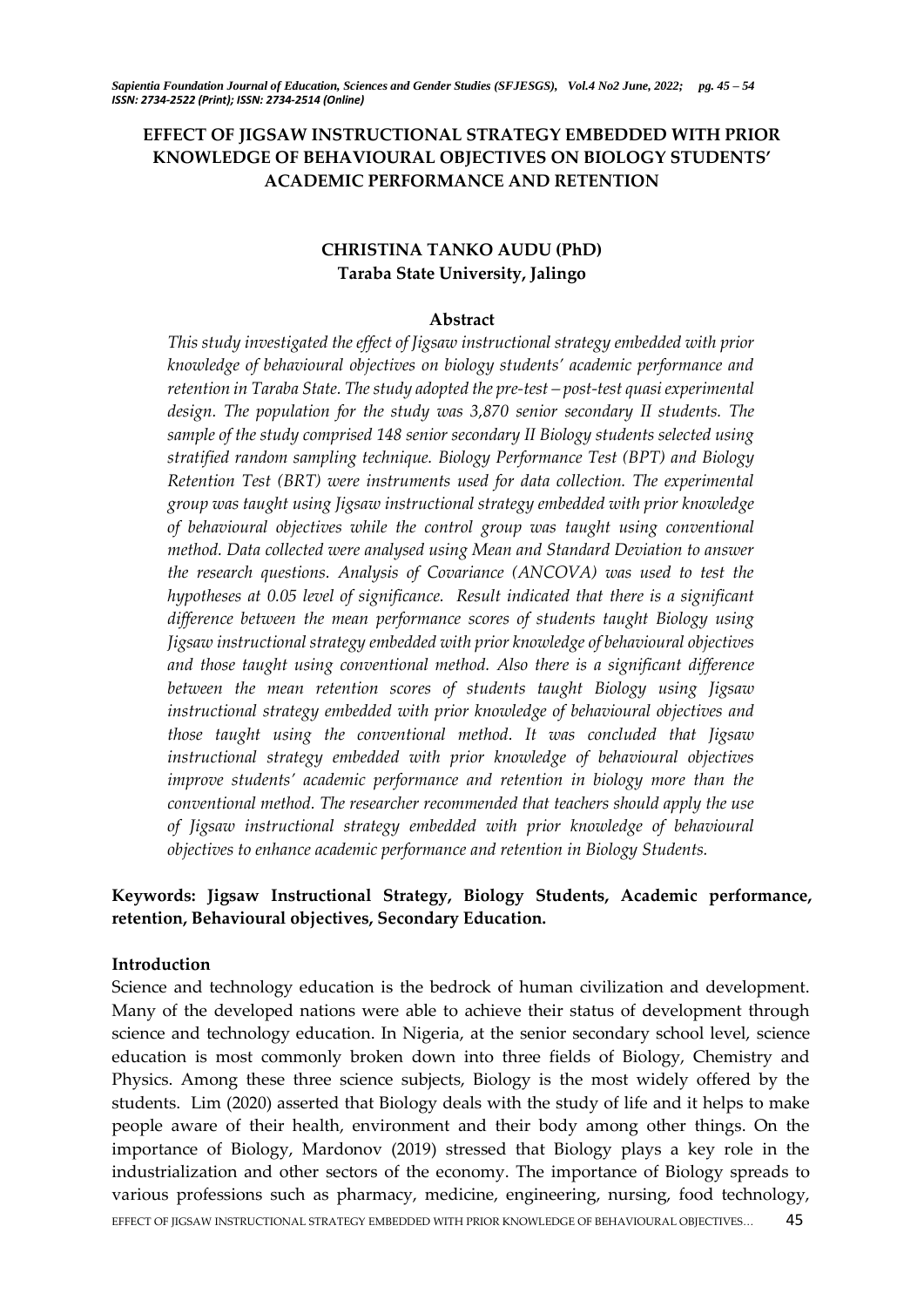public health, veterinary medicine and agriculture among others. The field of Biology holds a paramount place in the modern world, but there is poor performance of students in Biology at the senior secondary school level in Nigeria (Samba &Eriba, 2012).

A credit in Biology is a prerequisite for gaining university admission in courses such as medicine, pharmacy, food technology, veterinary medicine and nursing among others. Biology is a very crucial aspect of science education and life as a whole. Therefore, every nation must give high level of priority to the subject and its study. Despite much effort made to ensure that students' academic performance in Biology is improve, reports from the WAEC Chief Examiners shows that from 2010-2019 the students have never recorded an average of 50% credit pass in the West African Senior School Certificate Examination (WAEC, 2010-2019).

Akinyemi and Folashade (2010) have attributed the problem of poor performance to nonavailability of instructional facilities for the teaching of Biology. Igboko and Ibeneme (2006) had earlier blamed the poor performance on inadequate laboratory facilities in most schools for the teaching of Biology. This makes the teachers to emphasize theory to the neglect of the practical activities. Similarly, Samba and Eriba (2012) have put the blame of poor performance in Biology on the classroom teachers' professional training which may have affected their methods of teaching. The teachers' use of ineffective teaching methods is a factor for students' poor performance, especially in Biology (Ogbeba, 2009). Agogo and Achor (2014) posited that situations surrounding the teaching and learning of science and technology in Nigeria makes students to perform poorly as students are not actively engage in the teaching-learning process. This then calls for better and improved approaches to the teaching of Biology where students are actively engaged in the teaching learning process.

The poor performance in Biology in particular could be as a result of poor retention of learnt concepts. *Lieberman (2012)* defined retention as the ability of an individual to hold factual knowledge, skills, processes, images and figures in memory and at the same time retrieved for use when the need arises. *Lieberman further affirmed that* learning is dependent on memory processes because previously stored knowledge functions as a framework in which newly learned information can be linked. Memory is a site of storage and enables the retrieval and encoding of information, which is essential for the process of learning (*Radvansky, 2017).* This implies that learning cannot take place in the absence of retention. In confirming this, Radvansky (2017) stated that how well students retain taught scientific concepts can be traced back to the teaching approach used. Radvansky further submitted that teaching strategies that involve the active participation of the learner encourage retention while strategies that the learner receives information passively leads to little or no retention. According to Agogo (2011) the way science students process information they received from their teachers differ and it affects their retention levels too. *Radvansky (2017)* affirm that retention is enhanced when the teacher uses approaches that appeal to the learners' different sense organs and also actively involve the learner in the teaching-learning process.

EFFECT OF JIGSAW INSTRUCTIONAL STRATEGY EMBEDDED WITH PRIOR KNOWLEDGE OF BEHAVIOURAL OBJECTIVES... 46 One innovative instructional strategy that is capable of actively engaging the students in the teaching-learning process is the jig-saw cooperative instructional strategy. The jigsaw technique is a method of organizing classroom activity that makes students dependent on each other to succeed. It breaks classes into groups and breaks assignments into pieces that the group assembles to complete the (jigsaw) puzzle. It was designed by social psychologist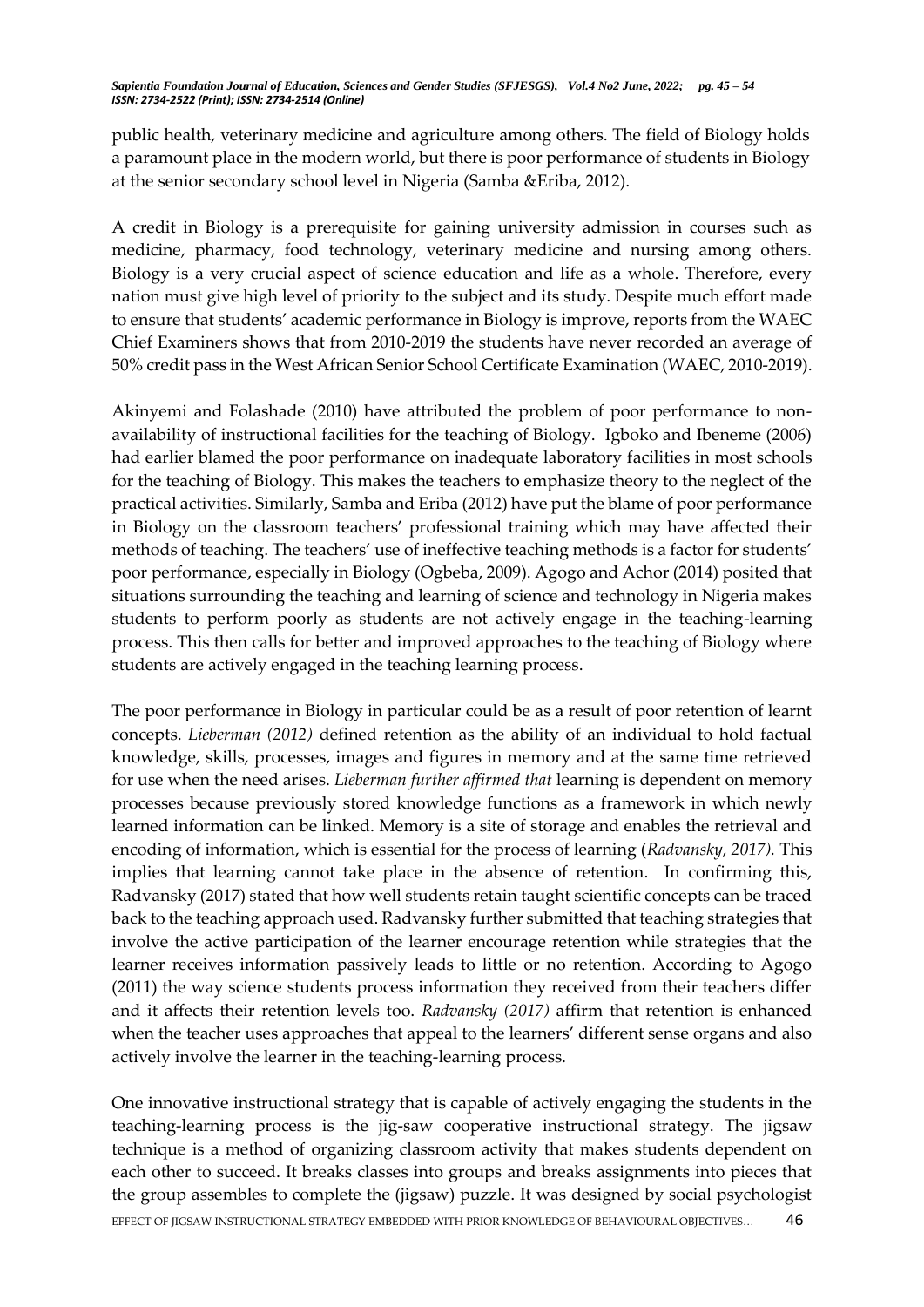Elliot Aronson to help weaken racial cliques in forcibly integrated schools. The technique splits classes into mixed groups to work on small problems that the group collates into a final outcome. Teacher arranges students in groups. Each group member is assigned a different piece of information. Group members then join with members of other groups assigned the same piece of information, and research and/or share ideas about the information. For example, an in-class assignment is divided into topics. Students are then split into groups with one member assigned to each topic. Working individually, each student learns about his or her topic and presents it to their group. Next, students gather into topic groups. Each member presents again to the topic group. In same-topic groups, students reconcile points of view and synthesize information. They create a final report. Finally, the original groups reconvene and listen to presentations from each member. The final presentations provide all group members with an understanding of their own material, as well as the findings that have emerged from topic-specific group discussion.

There are little research efforts that embedded prior knowledge of behavioural objectives in Jigsaw classroom. Embedding prior knowledge of behavioural objectives in Jigsaw classroom is an innovation in Nigerian education system. Based on this, the present study examined the effect of Jigsaw instructional strategy embedded with prior knowledge of behavioural objectives on biology students' academic performance and retention in Taraba state, Nigeria.

#### **Use of Jigsaw Strategy Along with Advanced Behavioural Objectives**

Usually, a jigsaw lesson has eight steps. However, in this study, the researcher modified the steps by embedding in the jigsaw prior knowledge of the behavioural objectives before the other steps of the usual jigsaw lesson. Over the years, the general practice has been that teachers state instructional objectives but these objectives are not made known to the students. Ogbeba (2009) confirmed that many teachers teach without letting the students know what is expected of them at the end of lesson or course. This practice according to Abdulahi (2003) is like leading a group of persons to a destination without letting them know where they are going and as such once the leader is not there the group becomes confused and the journey end without reaching the actual destination. Abdulahi further stated that when teachers did not make known to students what is expected of them at the end of an educational activity, students will not know whether they have achieved or not. Students will have to guess from the behaviour of the teacher what is considered relevant and what is expected of them.

Another justification for introducing the students to behavioural objectives prior to the jigsaw lesson is based on the affirmation by Ogbeba (2009) that making behavioural objectives known to students prior to the presentation of the lesson do sharpens the students' focus and direction about how best to go about attaining the objectives. Similarly, Aboho and Muodumogu (2006) declared that prior knowledge of behavioural objectives gives the learner a sense of direction on what to do and how to do it, that when the learners are told what is expected of them, they gain an insight into how to achieve the desired learning outcome with minimal supervision and assistance. These authors also observed that the knowledge of behavioural objectives will provide the learners the means of evaluating their efforts as the lesson progresses.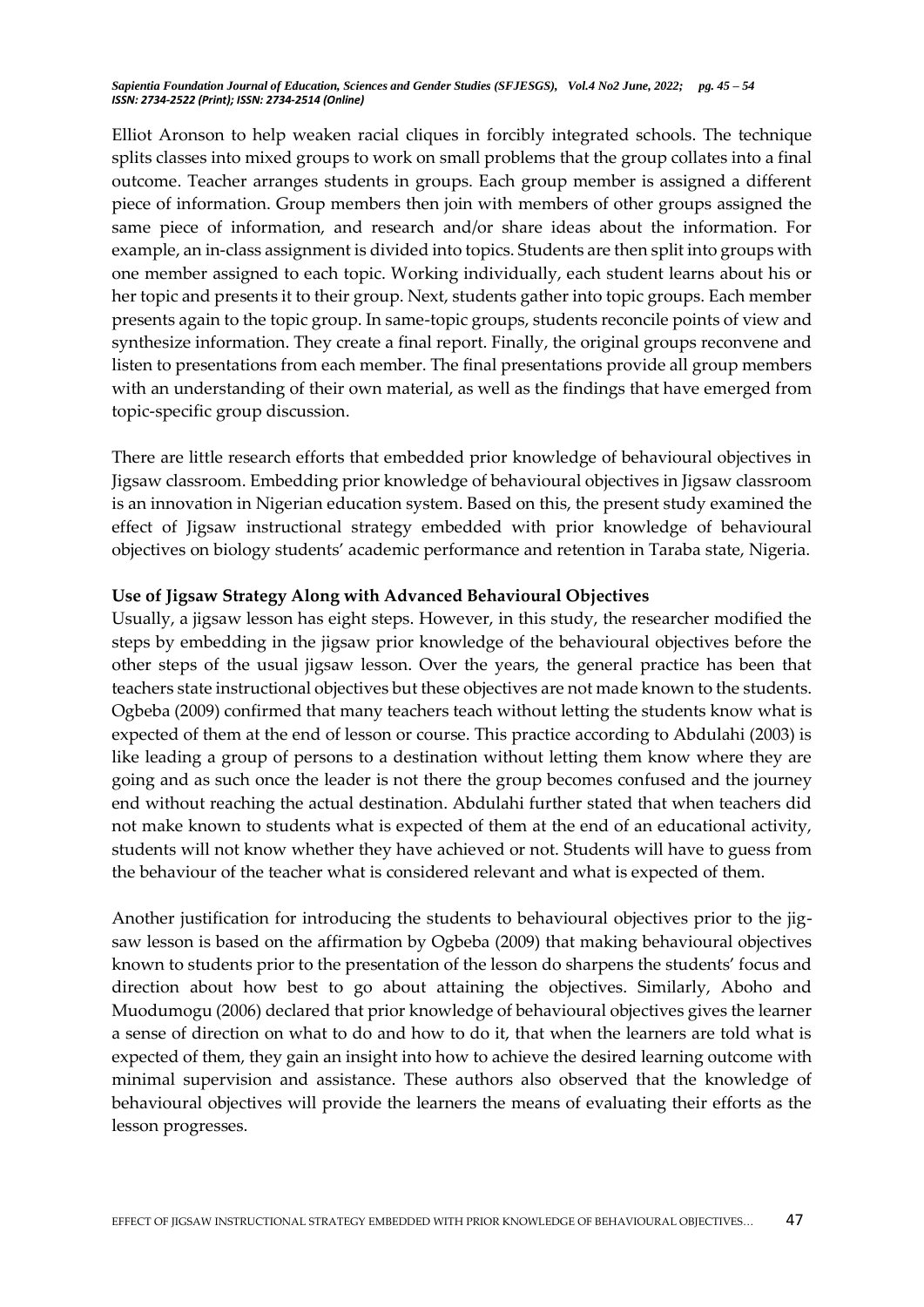Thus, the Jigsaw steps used in this study include:

**Step One:** Teacher introduced the topic and all the behavioural objectives by writing them on the board for students to see. Teacher emphasizes that students should focus first on achieving the objective(s) relating to the sub-topic or section of the project that is assigned to them.

**Step Two:** Teacher divides the students into group of 5 or 6 students depending on the population of the class

**Step Three:** Teacher assigns a section of the topic to each student. For instance, if the topic is "Excretion in Mammals" the teacher will divide the topic into sections such as definition of excretion, organs of excretion: the kidney, liver, skin and lungs, need for excretion among others and assign one section to each student in the group.

**Step Four:** All students go about researching and gathering information on the section of the topic they have been assigned.

**Step Five:** Students return to form experts group which is made up of all students with same section of the topic. For example, those who are assign "kidney as excretory organ" form one expert group and discuss various functions of kidney as excretory organ. Students were given adequate time to discuss the main points of their segment and to rehearse the presentations they will make to their jigsaw group.

**Step Six:** Students return to their original groups and present their section to the entire group. The group form a complete report on the whole topic for onwards presentation to the whole class.

**Step Seven:** Students return to the classroom and each group present their report on the topic of the day.

**Step Eight:** Teacher allows time and encourage others in the group to ask questions for clarification. Questions are asked at every point of the presentation.

**Step Nine**: Teacher guides students to select the best points from each section and form a summary of lessen note on the topic.

Role of the teacher in a Jigsaw classroom is to facilitate the arranging of groups, explaining of roles and timing for each portion. The teacher doesn't have to lecture or be the focal point of attention. When the students are in groups for steps 5 and 6, the teacher should walk among the groups and lend support or explanation where necessary.

EFFECT OF IIGSAW INSTRUCTIONAL STRATEGY EMBEDDED WITH PRIOR KNOWLEDGE OF BEHAVIOURAL OBJECTIVES... 48 While the instructional values of jigsaw cooperative strategy in enhancing academic performance among students in Biology have been established by Moreno (2009) and Altipartmak and Nakiboglu-Tezer (2009). Also Gambari (2010) found Jigsaw effective in enhancing academic performance in physics. Despite the effectiveness of Jigsaw in enhancing academic performance it is time consuming and it is very difficult implementing Jigsaw in Nigerian education where the maximum duration for a lesson is forty minutes (Amosa, Mudasiru&Shittu, 2015). It therefore follows that effort must be made to reduce time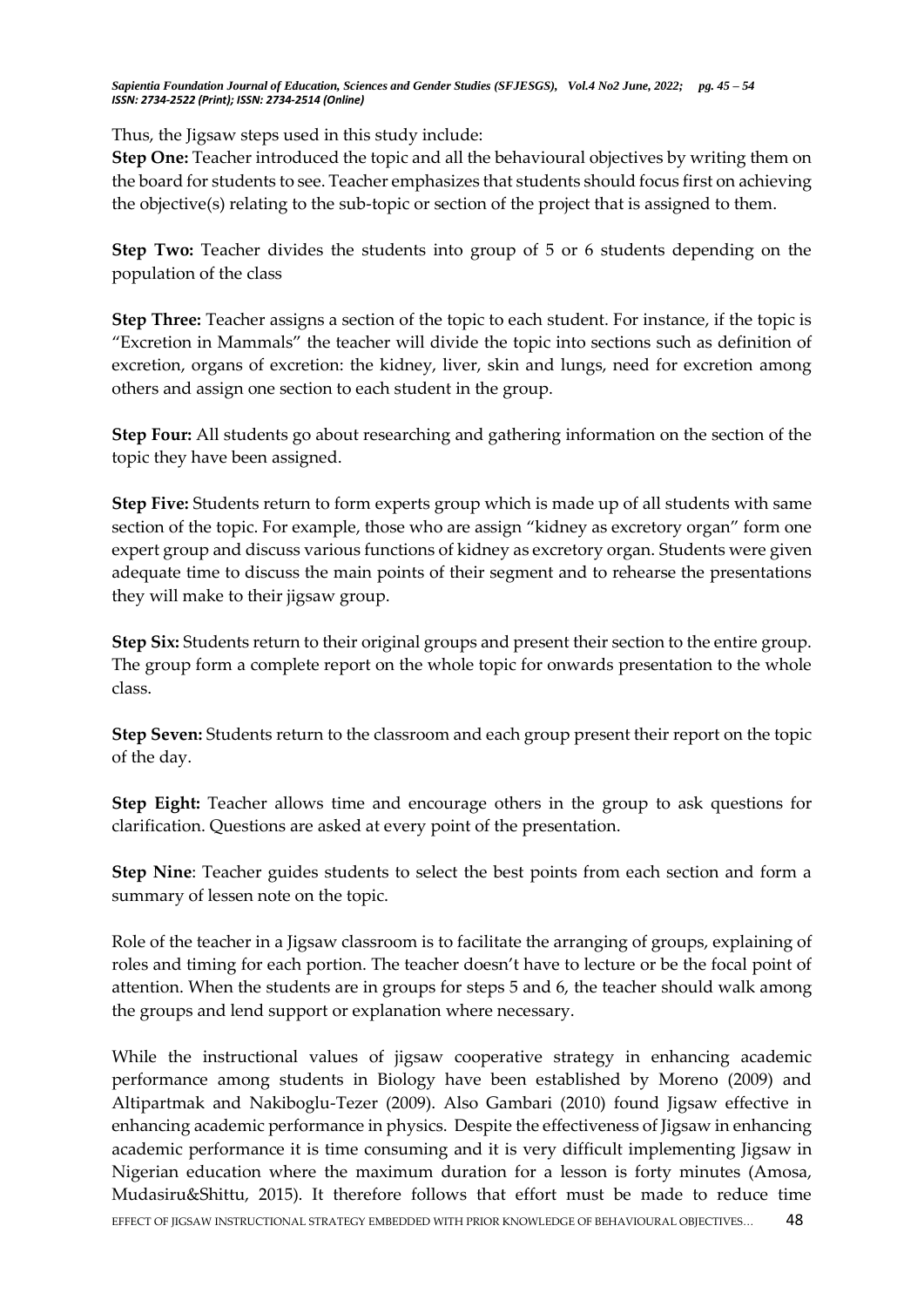consuming in Jigsaw instruction. Making students have prior knowledge of behavioural objectives is a strategy to focus the students' attention on the main concern of the topic in question which is hoped to reduce time spend on search for information.

## **Statement of the Problem**

The results of candidates released by WAEC from 2010-2019 revealed that the candidates have never recorded 50% credit pass in the senior school certificate examination. Many researchers such as Samba and Eriba(2012) and Smora (2013) have agreed that the poor performance in Biology is as a result of wrong and inappropriate use of instructional strategies by Biology teachers and inadequate infrastructures such as libraries and laboratories. The students' persistent poor performance in Biology makes it imperative to search for better teaching approaches for effective teaching and learning of Biology concepts. This poor performance in Biology must be taken as a wake-up call to re-examine the instructional methods been used by teachers to prevent the situation from constituting a clog on the wheel of educational progress of many Nigerian students offering Biology. This is because a credit pass in biology is required for admission into courses such as Medicine, Pharmacy, Nursing and other Science related courses at the university level. It therefore follows that if nothing is done to check the poor performance in Biology at the secondary school, there may be few candidates (less than 50%) for admission into these courses at the tertiary level. Therefore, there is need to search for innovative teaching approaches that could improve students' performance and retention in Biology. More so that the incorporation of prior knowledge of behavioural objectives in jigsaw classroom is an innovation that is yet to be tried in the study area base on author's search. Thus, the problem of this study put in question form is what are the effects of Jigsaw instructional strategy embedded with prior knowledge of behavioural objectives on biology students' academic performance and retention in Taraba state, Nigeria?

# **Research Questions**

The following research questions guided the study:

- 1. What is the difference between the mean performance scores of students taught Biology using Jigsaw instructional strategy embedded with prior knowledge of behavioural objectives and those taught using conventional method?
- 2. What is the difference between the mean retention scores of students taught Biology using Jigsaw instructional strategy embedded with prior knowledge of behavioural objectives and those taught using the conventional method?

# **Hypothesis**

The following hypotheses were tested at 0.05 level of significance:

- 1. There is no significant difference between the mean performance scores of students taught Biology using Jigsaw instructional strategy embedded with prior knowledge of behavioural objectives and those taught using conventional method.
- 2. There is no significant difference between the mean retention scores of students taught Biology using Jigsaw instructional strategy embedded with prior knowledge of behavioural objectives and those taught using the conventional method.

## **Research Method**

EFFECT OF IIGSAW INSTRUCTIONAL STRATEGY EMBEDDED WITH PRIOR KNOWLEDGE OF BEHAVIOURAL OBJECTIVES... 49 This study adopted the pretest - posttest quasi experimental design. This design implies that all groups took pre-test before the treatment and post-test at the end of the treatment. The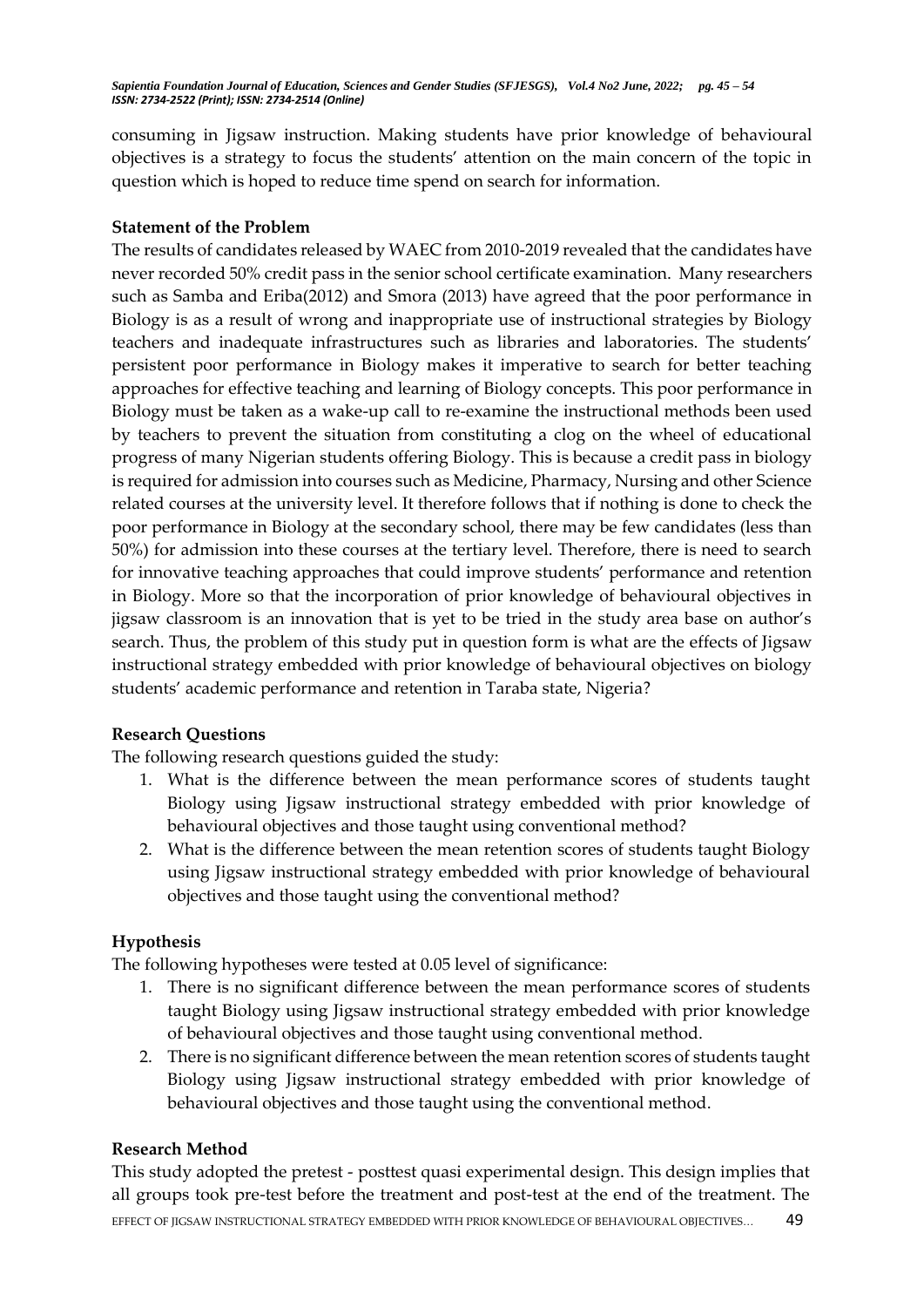population for this study was 3, 870senior secondary II students in 34 public secondary schools in Wukari and Takum Local Government Areas of Taraba State. The sample of this study comprised 148senior secondary II Biology students located in four intact classes in four secondary schools in two Local Government Areas in Taraba State. The sampling procedure was stratified random sampling technique. Two instruments were used for data collection. The instruments were: Biology Performance Test (BPT) and Biology Retention Test (BRT). The instruments were validated by three experts. Kuder Richardson formula (K-R<sub>21</sub>) was used to determine the reliability coefficients of the instruments and it was found that the BPT had a reliability coefficient of 0.78 while the BRT has a reliability coefficient of 0.81.

Before the commencement of the treatment, a pre-test was administered to both the experimental group and control group. The experimental group was Jigsaw instructional strategy embedded with prior knowledge of behavioural objectives while the control group was taught using conventional method. After teaching for five weeks post-test was administered to both groups. Data collected were analysed using Mean and Standard Deviation to answer the research questions. Analysis of Covariance (ANCOVA) was used to test the hypotheses at 0.05 level of significance.

## **Results**

The results are presented based on the research questions and hypotheses:

#### **Research Question One**

What is the difference between the mean performance scores of students taught Biology using Jigsaw instructional strategy embedded with prior knowledge of behavioural objectives and those taught using conventional method?

| Biology Using Jigsawand Those Taught Using Conventional Method |    |                 |           |       |           |           |  |
|----------------------------------------------------------------|----|-----------------|-----------|-------|-----------|-----------|--|
| Group                                                          | N  | <b>Pre-Test</b> |           |       | Post-Test |           |  |
|                                                                |    | Mean            | <b>SD</b> | Mean  | <b>SD</b> | Mean Gain |  |
| Jigsaw                                                         | 76 | 38.30           | 8.93      | 76.64 | 13.98     | 38.34     |  |
| Conventional<br>method                                         | 72 | 36.68           | 8.58      | 54.91 | 11.41     | 18.23     |  |
| Mean difference                                                |    | 1.62            |           | 21.73 |           | 20.11     |  |

Data analysis providing answer to research question one is presented in Table 1. **Table 1:**Mean and Standard Deviation of Performance Scores of Students Taught

Table 1 shows that 76 senior secondary II students were taught Biology using Jigsaw instructional strategy embedded with prior knowledge of behavioural objectives and 72 students were taught using the conventional method. The table reveals that the mean performance scores of students taught using Jigsaw is 38.30 with a standard deviation of 8.93 during pre-test and 76.64 with a standard deviation of 13.98 in post-test. Table 1 also reveals that the mean performance scores of students taught using conventional method is 36.68 with a standard deviation of 8.58 during pre-test and 54.91 with a standard deviation of 11.41 in post-test. Table 1 further shows that the mean gain of students that were taught using Jigsaw is 38.34 and those of students taught using conventional method is 18.23. The mean difference between the Jigsaw group and the conventional group is 21.73 in favour of the Jigsaw group.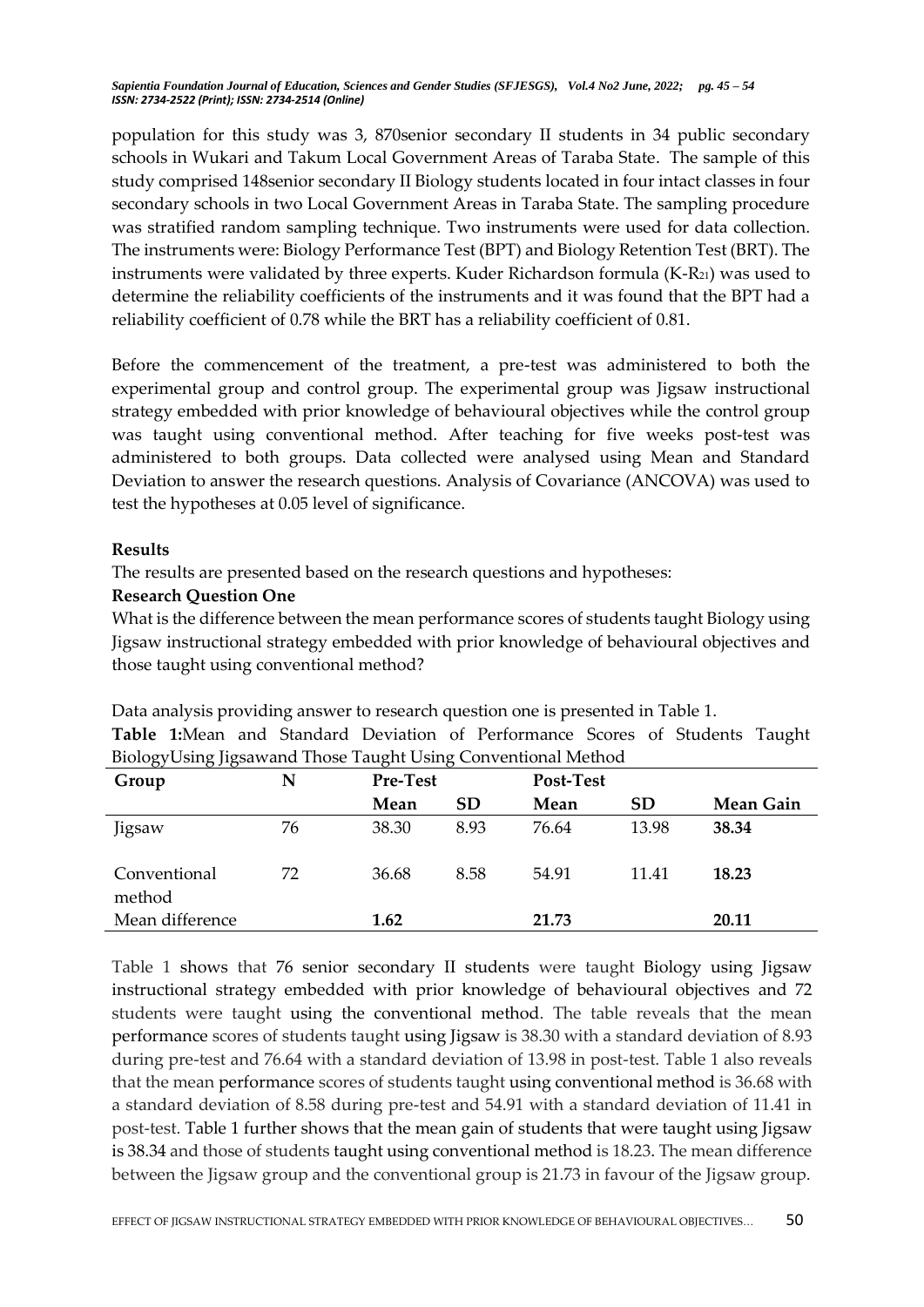# **Research Question 2**

What is the difference between the mean retention scores of students taught Biology using Jigsaw instructional strategy embedded with prior knowledge of behavioural objectives and those taught using the conventional method?

Data analysis providing answer to research question two is presented in Table 2.

**Table 2:**Mean and Standard Deviation of Retention Scores of Students Taught Biology Using Jigsaw and Those Taught Using Conventional Method

| $7 - 7 - 7$            |    |                 |           |       |                       |           |  |
|------------------------|----|-----------------|-----------|-------|-----------------------|-----------|--|
| Group                  | N  | <b>Pre-Test</b> |           |       | <b>Retention-Test</b> |           |  |
|                        |    | Mean            | <b>SD</b> | Mean  | SD                    | Mean Gain |  |
| Jigsaw                 | 76 | 38.30           | 8.93      | 68.65 | 12.48                 | 30.35     |  |
| Conventional<br>method | 72 | 36.68           | 8.58      | 55.90 | 11.11                 | 19.22     |  |
| Mean difference        |    | 1.62            |           | 12.70 |                       | 11.13     |  |

Table 2 shows that 76 senior secondary II students were taught Biology using Jigsaw instructional strategy embedded with prior knowledge of behavioural objectives and 72 students were taught using the conventional method. The table reveals that during pre-test, students taught Biology using Jigsaw have a mean of38.30 with a standard deviation of 8.93and 68.65 with a standard deviation of 12.48 in retention-test. Table 2also reveals that during pre-test, students taught Biology using conventional method have a mean of 36.68 with a standard deviation of 8.58 and 55.90 with a standard deviation of 11.11 in the retention test. Table 2 further shows that the mean retention gain of students that were taught using Jigsaw is 30.35 and those of students taught using conventional method is 19.22. The mean retention difference between the Jigsaw group and the conventional group is 11.13 in favour of the Jigsaw group.

# **Hypothesis 1**

There is no significant difference between the mean performance scores of students taught Biology using Jigsaw instructional strategy embedded with prior knowledge of behavioural objectives and those taught using conventional method.

Data analysis for testing hypothesis one is presented in Table 3.

| Conventional Method |                     |     |         |             |      |                |  |  |
|---------------------|---------------------|-----|---------|-------------|------|----------------|--|--|
|                     | <b>Type III Sum</b> |     | Mean    | Partial Eta |      |                |  |  |
| Source              | of Squares          | Df  | Square  | F           | Sig. | <b>Squared</b> |  |  |
| Corrected<br>Model  | $2672.42^a$         | 2   | 1336.21 | 36.92       | .00  | .22            |  |  |
| Intercept           | 8268.52             | 1   | 8268.52 | 228.48      | .00  | .46            |  |  |
| <b>Strategies</b>   | 2649.93             | 1   | 2649.93 | 73.22       | .00. | .22            |  |  |
| Pre-test            | .67                 | 1   | .67     | .02         | .89  | .00            |  |  |
| Error               | 9409.33             | 145 | 64.89   |             |      |                |  |  |
| Total               | 196800.00           | 148 |         |             |      |                |  |  |
| Corrected<br>Total  | 12081.75            | 147 |         |             |      |                |  |  |

Table 3: ANCOVA of Performance Scores of Students Taught Biology Using Jigsaw and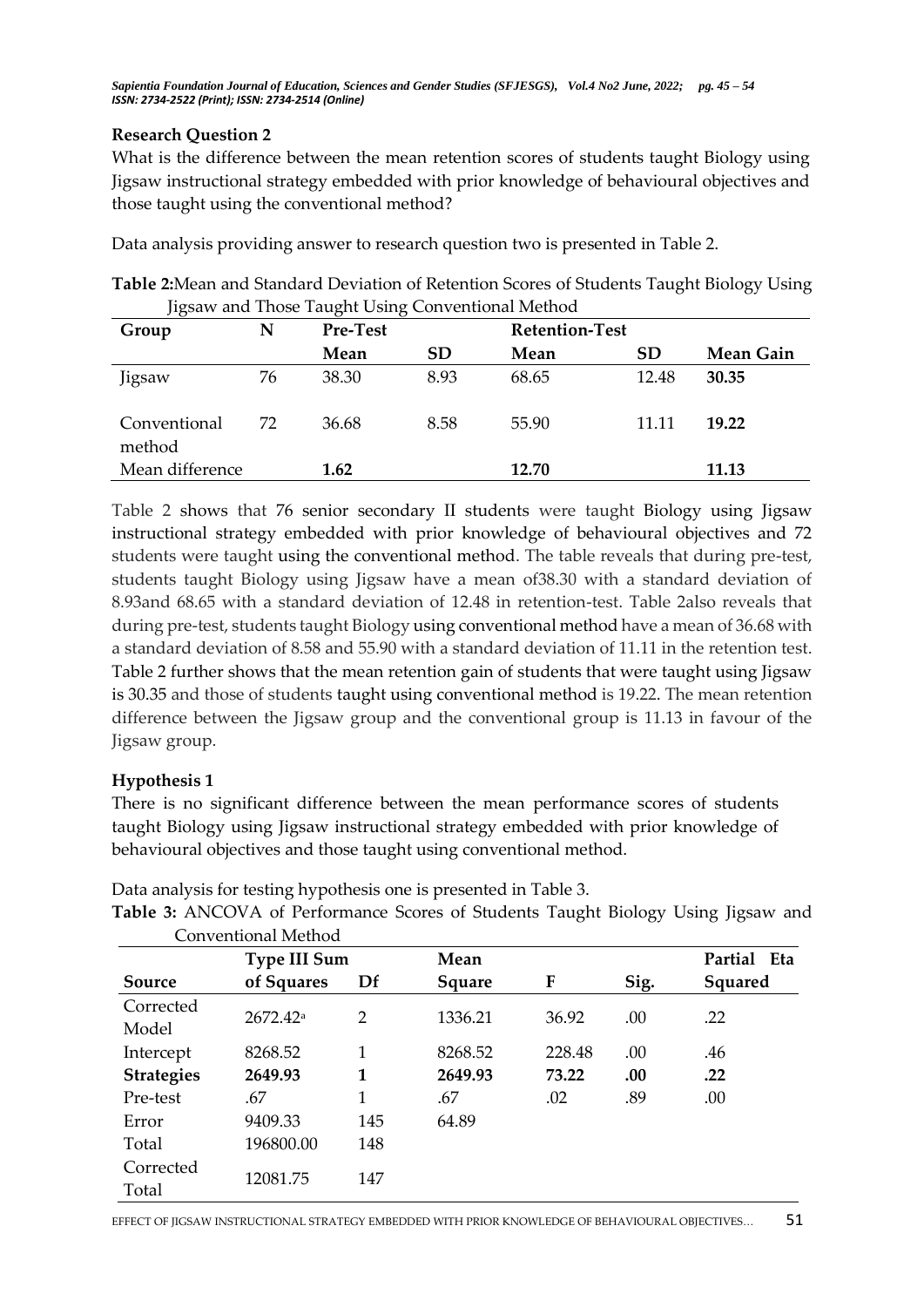Table 3 reveals that F  $(1, 145) = 73.22$ ;  $p = 0.00 < 0.05$ . Thus, the null hypothesis is rejected. Thus, it can be concluded that there is a significant difference between the mean performance scores of students taught Biology using Jigsaw instructional strategy embedded with prior knowledge of behavioural objectives and those taught using conventional method. The partial Eta square of 0.22 was obtained for the method meaning that 22% of the performance can be accounted for by the method employed in the teaching of Biology.

## **Hypothesis 2**

There is no significant difference between the mean retention scores of students taught Biology using Jigsaw instructional strategy embedded with prior knowledge of behavioural objectives and those taught using the conventional method.

| Conventional Method     |                      |                |         |        |         |                |  |  |
|-------------------------|----------------------|----------------|---------|--------|---------|----------------|--|--|
|                         | Type III Sum         |                | Mean    |        | Partial | Eta            |  |  |
| Source                  | of Squares           | DF             | Square  | F      | Sig.    | <b>Squared</b> |  |  |
| Corrected               |                      | $\overline{2}$ |         |        |         |                |  |  |
| Model                   | 1364.07 <sup>a</sup> |                | 682.04  | 27.84  | .00     | .18            |  |  |
| Intercept               | 7567.56              |                | 7567.56 | 308.89 | .00     | .54            |  |  |
| <b>Strategies</b>       | 1337.42              | 1              | 1337.42 | 54.59  | .00     | .17            |  |  |
| PreBPT                  | 5.61                 |                | 5.61    | .23    | .63     | .00            |  |  |
| Error                   | 6369.90              | 145            | 43.93   |        |         |                |  |  |
| Total                   | 183293.00            | 148            |         |        |         |                |  |  |
| Corrected Total 7733.97 |                      | 147            |         |        |         |                |  |  |

Data analysis for testing hypothesis two is presented in Table 4.

Table 4:ANCOVA of Retention Scores of Students Taught Biology Using Jigsaw and Conventional Method

Table 4 reveals that  $F(1, 145) = 54.59$ ;  $p = 0.00 < 0.05$ . Thus, the null hypothesis is rejected. This implies that there is significant difference in the mean retention scores of students taught Biology using Jigsaw instructional strategy embedded with prior knowledge of behavioural objectives and those taught using the conventional method. Thus, it can be concluded that based on evidence from data analysis there is significant difference in the mean retention scores of students taught Biology using Jigsaw instructional strategy embedded with prior knowledge of behavioural objectives and those taught using the conventional method. The partial Eta square of 0.17 was obtained for the method meaning that 17.0% of the Biology students' retention can be accounted for by the method employed in the teaching of Biology.

# **Discussion of findings**

EFFECT OF JIGSAW INSTRUCTIONAL STRATEGY EMBEDDED WITH PRIOR KNOWLEDGE OF BEHAVIOURAL OBJECTIVES... 52 Finding from hypothesis one revealed that there is a significant difference between the mean performance scores of students taught Biology using Jigsaw instructional strategy embedded with prior knowledge of behavioural objectives and those taught using conventional method in favour of the Jigsaw group. This finding is possible because the Jigsaw strategy involves extended opportunities for research, sharing of ideals, personal responsibility and ownership of learning with high levels of student interactions and creation of a supportive environment featuring group evaluation and, in some instances, more systematic instruction. Another reason for the significant difference between the Jigsaw group and the conventional group could be that students in the Jigsaw group were exposed to prior knowledge of behavioural objectives. Making behavioural objectives known to students prior to the presentation of the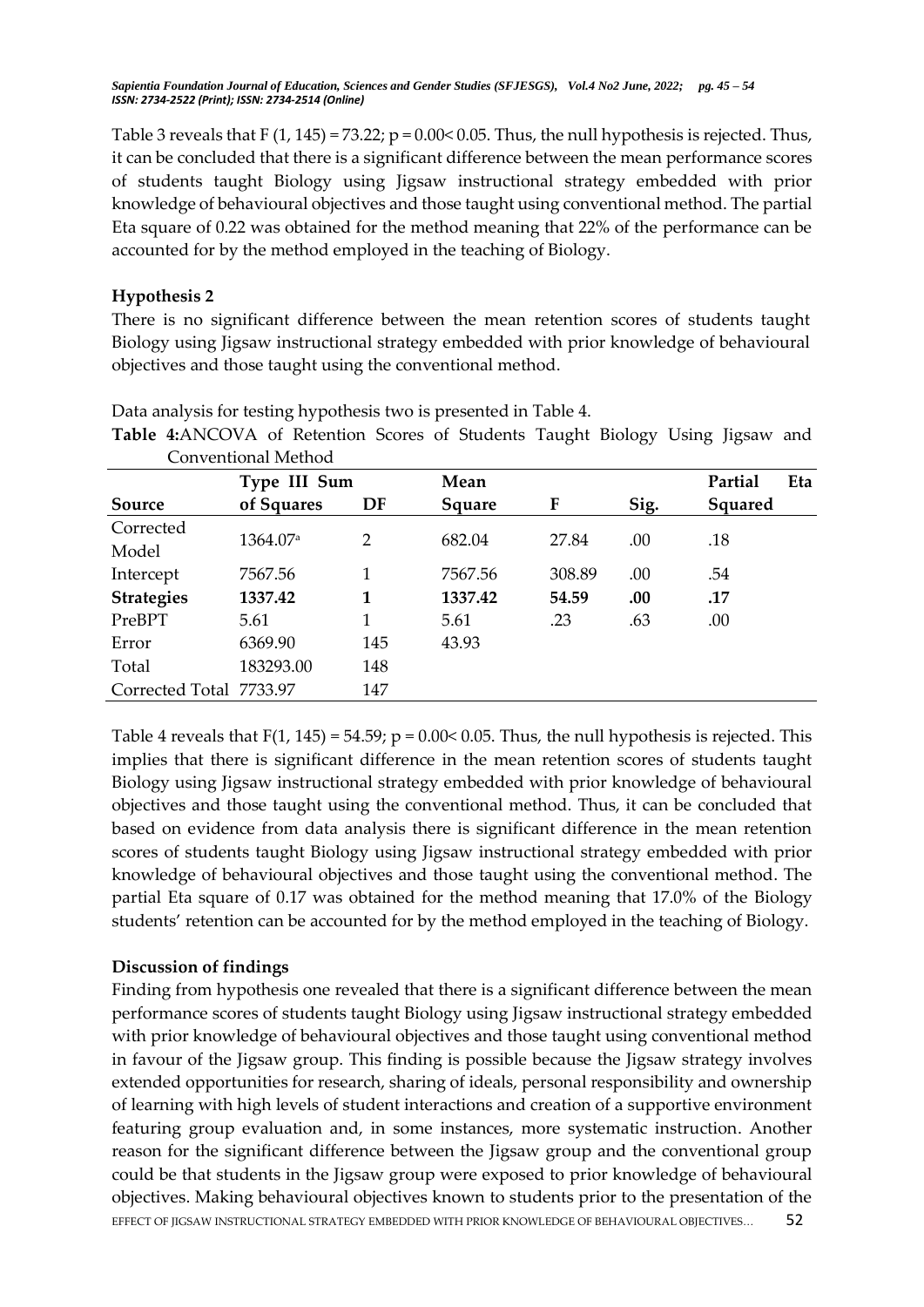lesson do sharpens the pupils' focus and direction about how best to go about attaining the objectives which result to improved academic performance.

The finding that Jigsaw instructional strategy embedded with prior knowledge of behavioural objectives enhanced academic performance corroborate that of Amosa, Mudasiru and Shittu (2015) and Moreno (2009) who in their separate researches found Jigsaw cooperative learning strategy effective in enhancing students' academic performance. Finding from hypothesis two indicates that there is a significant difference between the mean retention scores of students taught Biology using Jigsaw instructional strategy embedded with prior knowledge of behavioural objectives and those taught using the conventional method in favour of the Jigsaw group. The Jigsaw group retained what they learnt in Biology more than the control group because the knowledge they acquired was properly anchored since the Jigsaw group learnt by interacting with one another in the classroom. The individual and group presentation on the various sections of the topic in the Jigsaw class makes retention possible. This finding is in agreement with that of Amosa, Mudasiru and Shittu (2015) who also found Jigsaw effective in improving retention of knowledge learnt. The finding also corroborate that of Van Dat (2016) that Jigsaw instructional strategy enhanced students retention of learnt concepts. The presentation of advance organisers inform of behavioural objectives enable learners to organized the acquired knowledge which make retention more effective.

## **Conclusion**

It is concluded in this study that Jigsaw instructional strategy embedded with prior knowledge of behavioural objectives improve students' academic performance and retention in biology more than the conventional method.

## **Recommendations**

Based on the findings of this study, the following recommendations are made:

- 1. Teachers should apply the use of Jigsaw instructional strategy embedded with prior knowledge of behavioural objectives to enhance academic performance and retention in Biology.
- 2. Jigsaw instructional strategy embedded with prior knowledge of behavioural objectives reduce time spend by students researching their given topics thereby making Jigsaw suitable for use in Nigerian education system.
- 3. Ministry of education and Teachers Registration Council (TRC) should organize workshops on the use of Jigsaw instructional strategy embedded with prior knowledge of behavioural objectives.
- 4. Teachers' training institutions such as National Teachers Institute (NTI), Colleges of Education and Universities should include Jigsaw instructional strategy embedded with prior knowledge of behavioural objectives in their curriculum for English education programmes.

#### **References**

Abdullahi, T. (2003). *Relative effectiveness of experimentation problem-solving teaching approaches on students' achievement and attitude to senior secondary school Biology*. M. Ed. thesis, University of Ibadan.